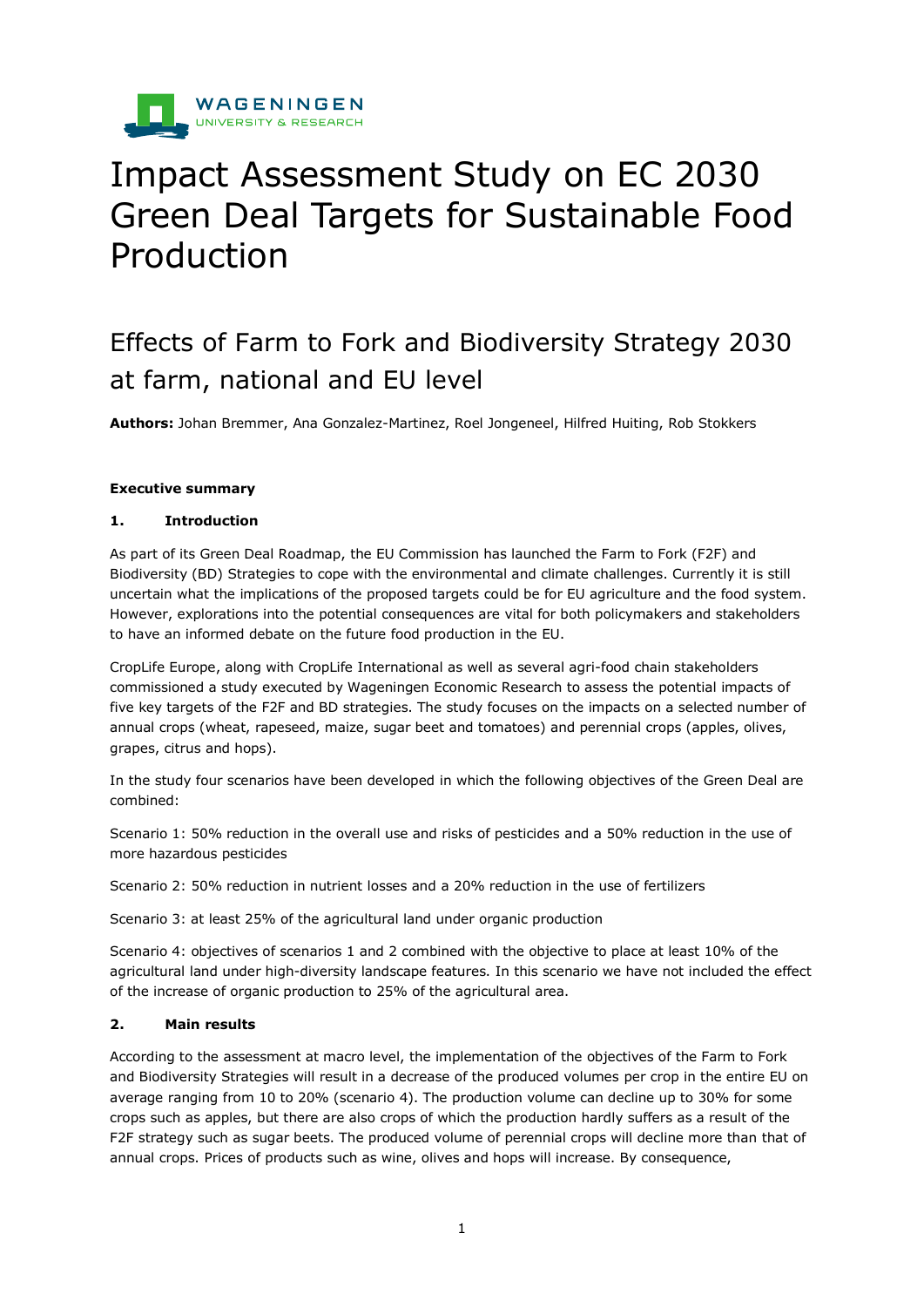

international trade will change significantly: EU exports were found to decline and EU imports will increase (the volume of the import of products can double).

The implementation of the objective to increase the area under organic production to 25% will result in a production decline of less than 10% and go together with a price increase of just under 13%. Increasing the area under organic production could contribute to the reduction of the overall use and risk of pesticides and the reduction of nutrient losses, given that the use and risk of pesticides in organic production measured by the Harmonized Risk Indicator I would be lower than in conventional production. For annual crops this is indeed the case, but our findings suggest that for some perennial crops the opposite is true. In such cases, there would be a lack of an incentive to shift to organic production from a sustainability point of view.

| <b>Scenario</b>                                    | <b>Production &amp; prices</b>                                                                                                                                                                                                       | <b>Trade</b>                                                                                                                           | <b>Indirect Land Use</b><br>Change              | Negative impact on the<br>value of production |
|----------------------------------------------------|--------------------------------------------------------------------------------------------------------------------------------------------------------------------------------------------------------------------------------------|----------------------------------------------------------------------------------------------------------------------------------------|-------------------------------------------------|-----------------------------------------------|
| 1 - Reduction pesticide<br>use                     | Limited production and<br>price impacts (maize,<br>sugar beet and hops)<br>Large price changes for<br>others (wine, olives and<br>hops)<br>Limited price increases<br>for wheat (2%), with<br>larger declines in<br>production (-7%) | Increases in net imports<br>(maize, rapeseed and<br>citrus)<br>Declines in net exports<br>(tomatoes, olives, wine<br>and hops)         | ILUC 1: 0.8 million ha<br>ILUC2: 1.8 million ha | Almost EUR 6 billion                          |
| 2 - Reduction fertiliser<br>use                    | <b>Production declines</b><br>below 15%<br>Price increases below<br>20%                                                                                                                                                              | Increases in net imports<br>(maize, rapeseed and<br>citrus)<br>Declines in net exports<br>(tomatoes, apples, olives,<br>wine and hops) | ILUC 1: 2 million ha<br>ILUC2: 2.7 million ha   | <b>Almost EUR 8 billion</b>                   |
| 3 - Expansion of organic<br>area                   | Production declines are<br>below 10% in most cases<br>Price increases below<br>13%                                                                                                                                                   | Increases in net imports<br>(maize, rapeseed and<br>citrus)<br>Increases in net exports<br>(hops)                                      | ILUC 1: 0.5 million ha<br>ILUC2: 1.6 million ha | Around EUR 3.4 billion                        |
| 4 - Combined targets 1<br>and $2 + 10\%$ set aside | Production declines of 0 -<br>30% per crop<br>Large price increases<br>(olives, wine and hops)<br>Limited price increases<br>for wheat (3%), with<br>larger declines in<br>production (-18%)                                         | Increases in net imports<br>(maize, rapeseed and<br>citrus)<br>Declines in net exports<br>(olives, wine and hops)                      | ILUC 1: 2.5 million ha<br>ILUC2: 4.4 million ha | At least EUR 12 billion                       |

Table 1 Overview of expected economic impacts related to the achievement of the targets

*Source: Authors.* 

# **3. Other findings**

- − The objectives to reduce the risk and use of pesticides by 50% and to reduce nutrient losses (50%) have significant impacts on yield levels. Estimated yield losses per case study vary:
	- o From 0 to 30% in scenario 1 (reduction of pesticide use and risk)
	- o From 2 to 25% in scenario 2 (reduction of fertilizer use)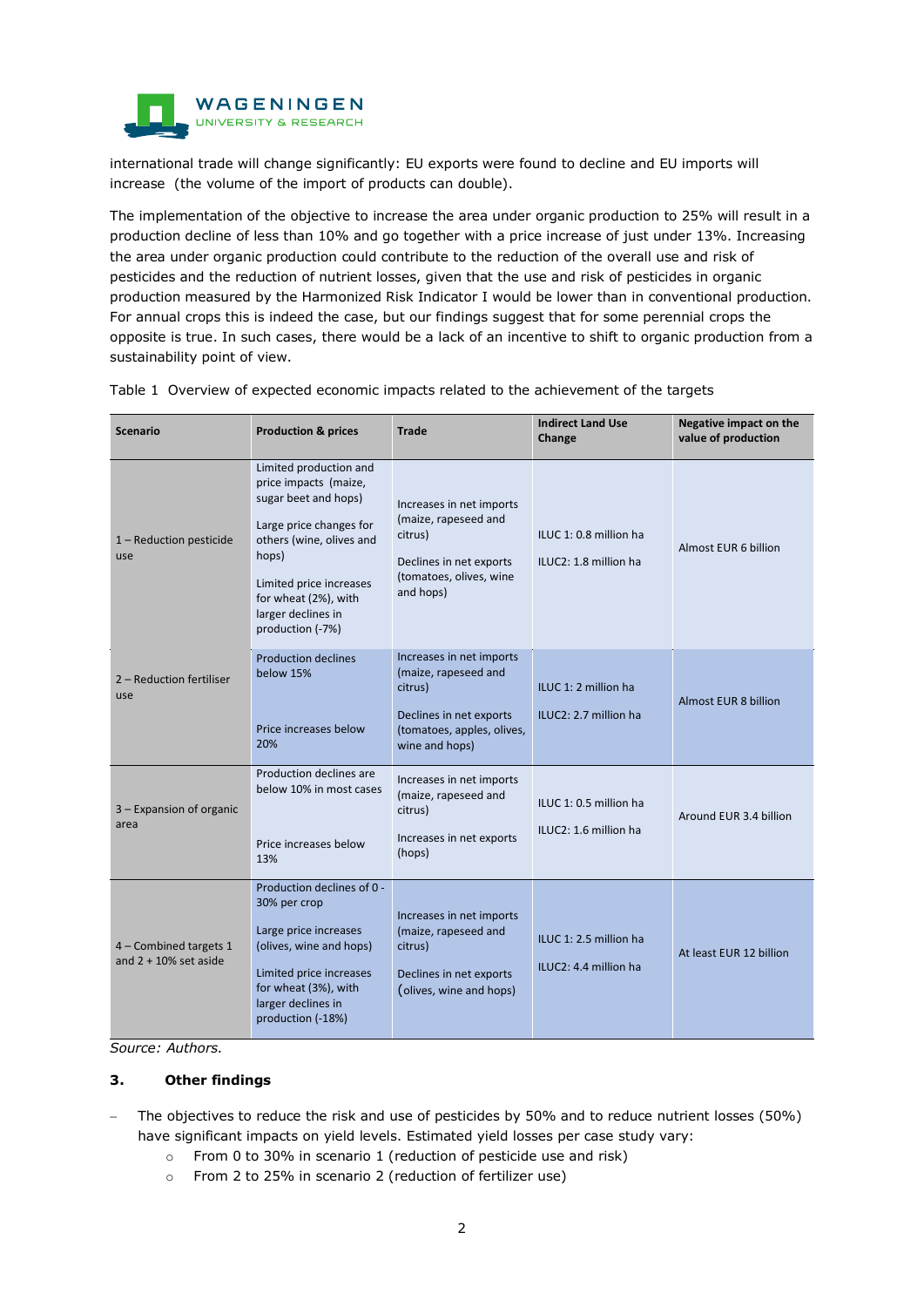

- $\circ$  From 7 to 50% in scenario 4 (objectives of scenario 1 and 2, and 10% of the agricultural land under high-diversity landscape features)
- The estimated yield level of organic production is 7% to 54% lower compared to conventional production presented in the reference scenario.
- Impacts of F2F-objectives for permanent crops such as grapes, apples, olives, citrus fruits are found to be higher than for annual crops such as oilseed, rapeseed, wheat, maize and sugar beets. This is due to the fact that for permanent crops there are less options available to reduce the negative impacts of the implementing the reduction targets than is the case for annual crops.
- While yield impacts (at market level) for arable crops are comparable to those of JRC study, our study shows that yield loss impacts for perennial crops tend to be higher than those of the JRC study.
- − The potential impacts on quality are not taken into consideration by other studies, nevertheless we have included this analysis due to their impacts on the destination of the product and farm revenues.
- The decline in yields negatively affect production and generates a decrease of supply in the EU home market, which induces increases in commodity prices.
- The impacts on EU trade are significant and in percentage terms larger than the shocks to production. The general pattern is that EU imports (e.g. maize, rapeseed) substantially increase, whereas EU exports (e.g. wheat, olives, wine) decrease.
- The estimated indirect land use change virtual area effect of the assessed crops is 2.5 (related to additional import) and 4.4 (related to reduced EU export) million ha (conditional on unchanged EU crop demands for food and feed).
- The income of farmers is likely to suffer since revenues tend to decline, probably at a faster pace than cost declines would typically happen.

### **4. Recommendations**

On the basis of the results the following recommendations are presented:

- 1. To help reduce/overcome the negative impacts of reduction of pesticides and nutrients, especially for permanent crops, there is an increased need for innovations in crop protection techniques, such as biocontrol, breeding, precision agriculture, biostimulants and other techniques that contribute to the resilience of crop production against pests, weeds and diseases. Removing legislative barriers to new breeding techniques, in order to shorten the breeding process significantly could help. This will contribute to making crop production more sustainable in the mid-term for annual crops and in the long term for permanent crops, while reducing the negative impacts on yield and quality of products.
- 2. Consider the pros and cons of the use of the Harmonised Risk Indicator to measure the reduction of pesticide use and risk, since this measure is susceptible for decisions to change the category of an active substance.
- 3. In addition to market challenges, the objectives to reduce pesticide use and nutrient emissions could be perceived as a disincentive to shift to organic production. This was found to be the case for permanent crops, which made use of copper-based active substances. Moreover, expanding organic production may face market constraints (e.g. insufficient demand growth) that could erode the current price premium for organic products and therewith their attractiveness/profitability: a price premium is needed to cover additional costs per unit of product. These aspects need further research.